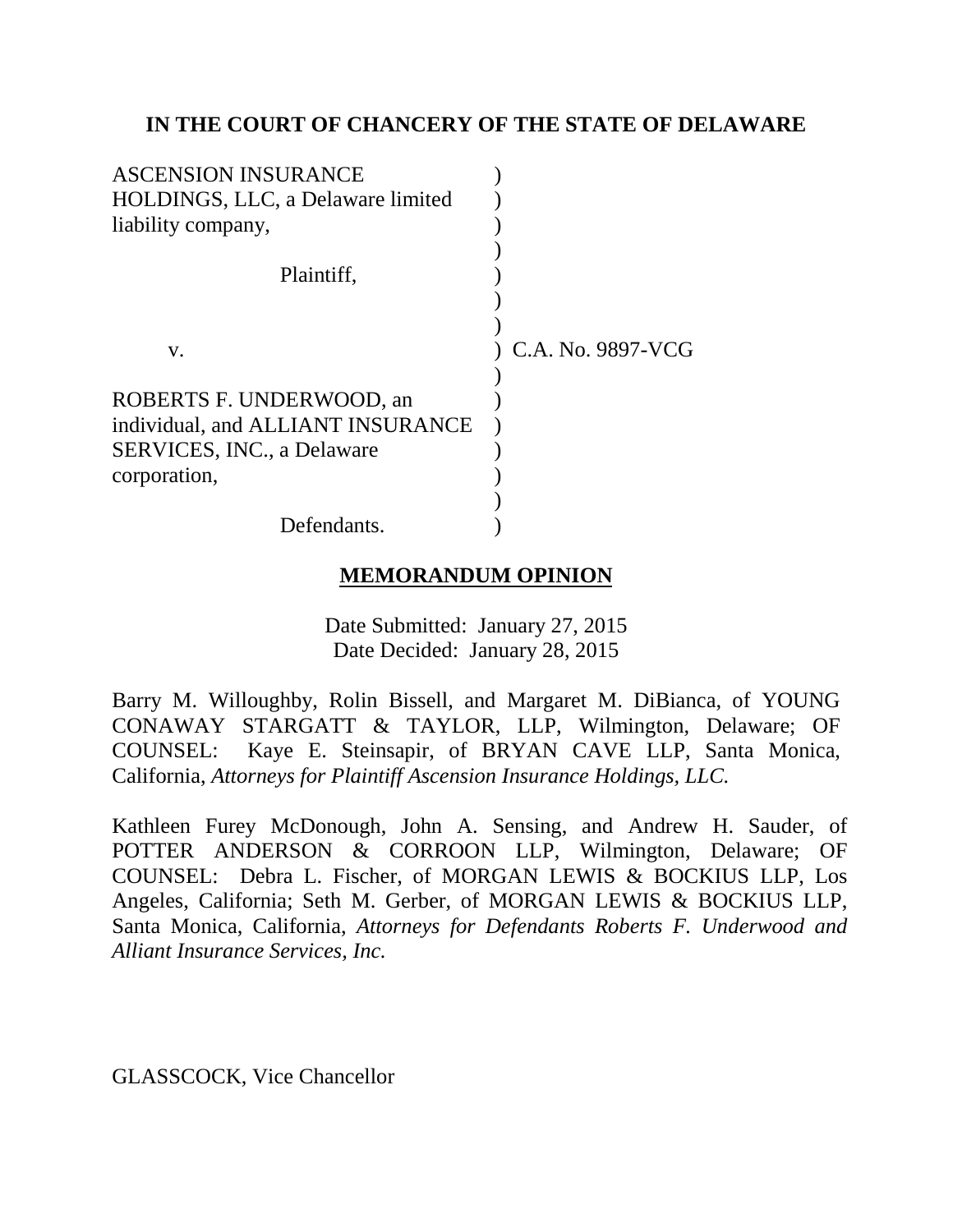This Memorandum Opinion addresses the Plaintiff's request for preliminary injunctive relief enjoining the Defendant Roberts F. Underwood and his current employer, Defendant Alliant Insurance Services, Inc., from breaching a covenant not to compete entered by Mr. Underwood in 2008 as part of an employee investment agreement (the "EIA"). There is no question that the covenant, if enforceable, would support the injunctive relief sought here. The Defendants argue strenuously, however, that the covenant is unenforceable as against the public policy of California, the state where the contract was entered.<sup>1</sup>

### **I. BACKGROUND**

I heard oral argument on the Plaintiff's Motion for a Preliminary Injunction on October 15, 2014. In a bench decision, I denied the Motion without prejudice and allowed the parties to engage in supplemental briefing addressing (1) whether the EIA was part of an asset sale, and (2) whether a 2011 employment agreement superseded the EIA. I heard oral argument on that supplemental briefing on January 21, 2015, after which the parties filed additional memoranda on the remedies sought. The background that follows is based on the facts gleaned from the limited record developed as described above.

Underwood participated in a sale of the assets of Paula Financial to the Plaintiff, Ascension Insurance Holdings, LLC (the "Parent" or the "Plaintiff") in

<sup>&</sup>lt;sup>1</sup> The Plaintiff previously agreed that the grounds for its preliminary injunction rise and fall with the enforceability of the EIA.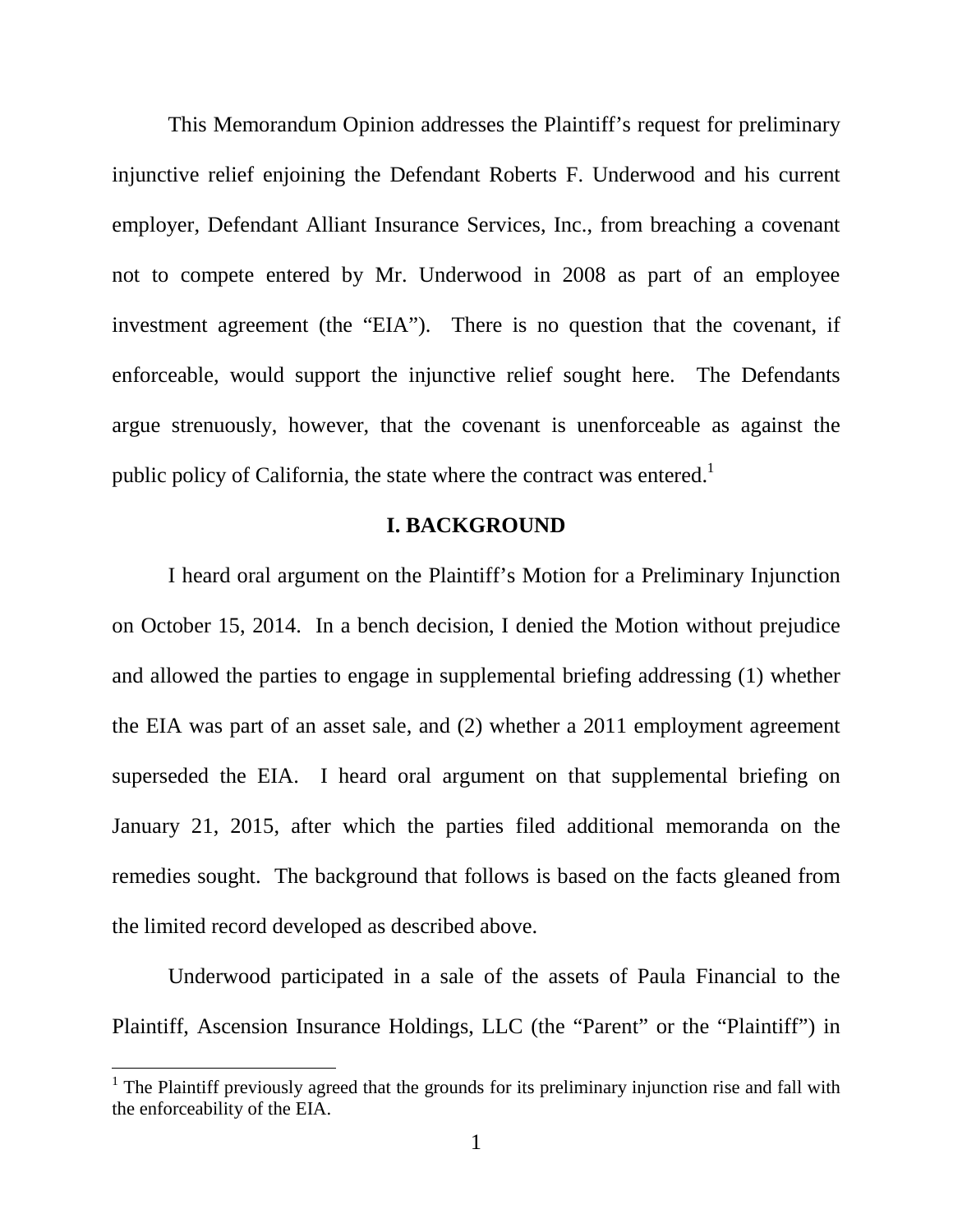2008. That transaction was governed by an asset purchase agreement (the "APA"). In connection with the APA, Underwood entered into an accompanying employment agreement (the "Employment Agreement"), and pursuant to both contracts he agreed to refrain from engaging in the business of the Parent or its subsidiaries, including Underwood's former employer, Ascension Insurance Services, Inc., (the "Subsidiary"), for a period of five years. Those contractual arrangements were entered into in January and February of 2008, and the covenants by which Underwood agreed not to compete for five years after the transaction closed—provisions that were contained in the APA and the Employment Agreement—have lapsed. However, as part of the asset sale, the parties to that sale contemplated that a subsequent arrangement would be reached between Underwood and the Parent permitting Underwood to purchase an interest in the Parent. That agreement, the EIA, was entered into in July 2008, some five or six months after the Employment Agreement and APA, respectively, were entered into and became effective. As part of the EIA, Underwood agreed not to compete with the Parent or Subsidiary for a period of two years after leaving employment with the Subsidiary. It is that provision which the Plaintiff seeks to specifically enforce here.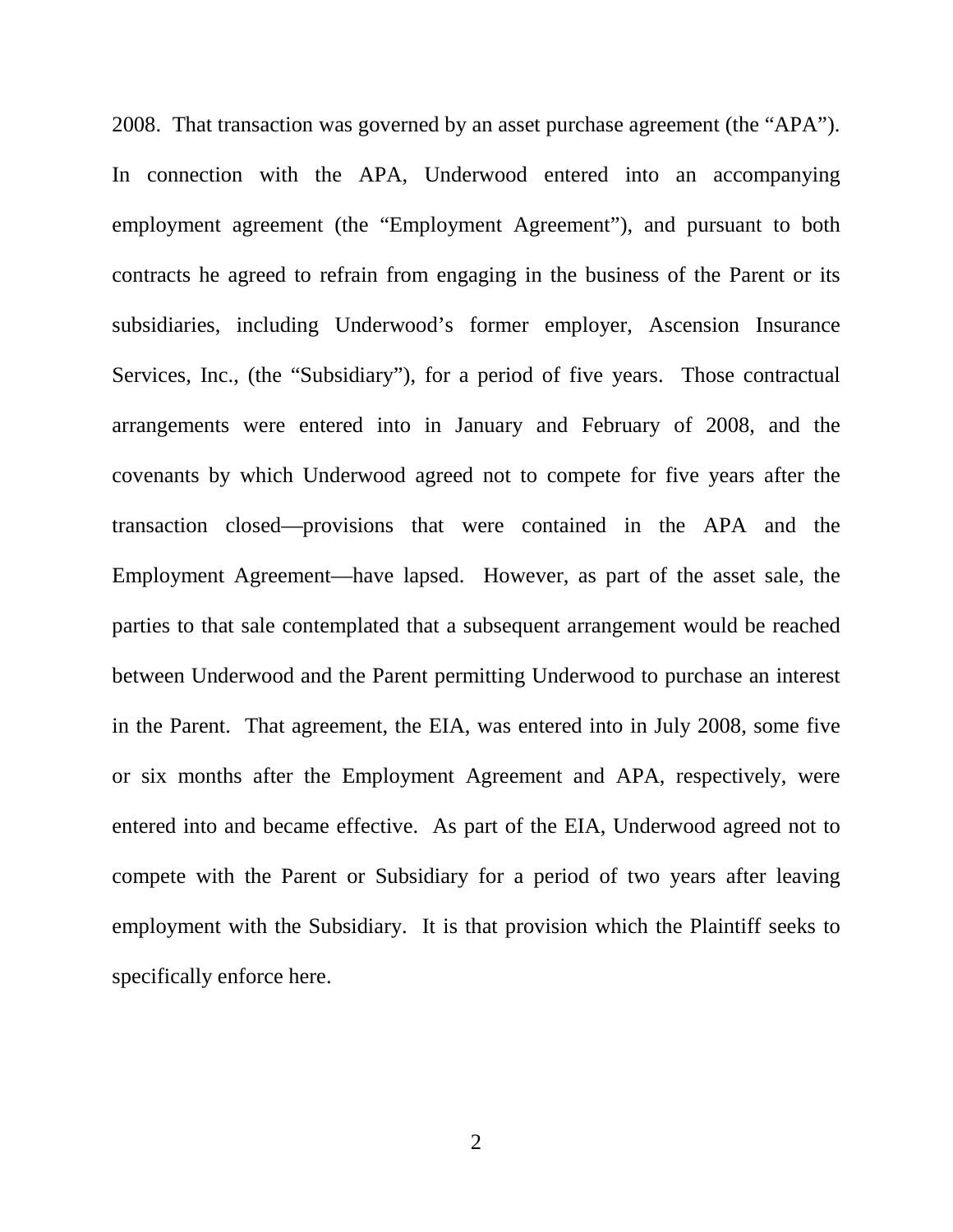### **II. STANDARD OF REVIEW**

 Under the well-known standard for a preliminary injunction, a plaintiff must demonstrate: (1) a reasonable probability of success on the merits; (2) that absent preliminary injunctive relief, it faces imminent and irreparable injury; and (3) that such harm outweighs the harm that may result from the injunction, should it prove to have been improvidently granted. $^{2}$ 

### **III. ANALYSIS**

 Unlike Delaware, California public policy disallows contractual agreements not to compete.<sup>3</sup> In other words, in California, a contracting party's right to freely be employed (and to compete thereby with the parties with whom he has contracted) trumps his freedom to contract. This is not a common-law prohibition; it is enshrined in statute.<sup>4</sup> There is, however, a narrow exception to that statutory prohibition against covenants not to compete; where a covenant not to compete is a part of a sale of equity (or assets) that includes goodwill, the parties may restrict

-

<sup>2</sup> *See C & J Energy Servs., Inc. v. City of Miami Gen. Employees*, 2014 WL 7243153, at \*13 (Del. Dec. 19, 2014).

<sup>3</sup> *See, e.g.*, *Metro Traffic Control, Inc. v. Shadow Traffic Network,* 27 Cal. Rptr. 2d 573, 577 (Cal. Ct. App. 1994) ("California courts have consistently declared [Section 16600] an expression of public policy to ensure that every citizen shall retain the right to pursue any lawful employment and enterprise of their choice."); *Hill Med. Corp. v. Wycoff*, 103 Cal. Rptr. 2d 779, 784 (Cal. Ct. App. 2001) ("California has settled public policy in favor of open competition.").

<sup>&</sup>lt;sup>4</sup> See Cal. Bus. & Prof. Code § 16600 ("Except as provided in this chapter, every contract by which anyone is restrained from engaging in a lawful profession, trade, or business of any kind is to that extent void.").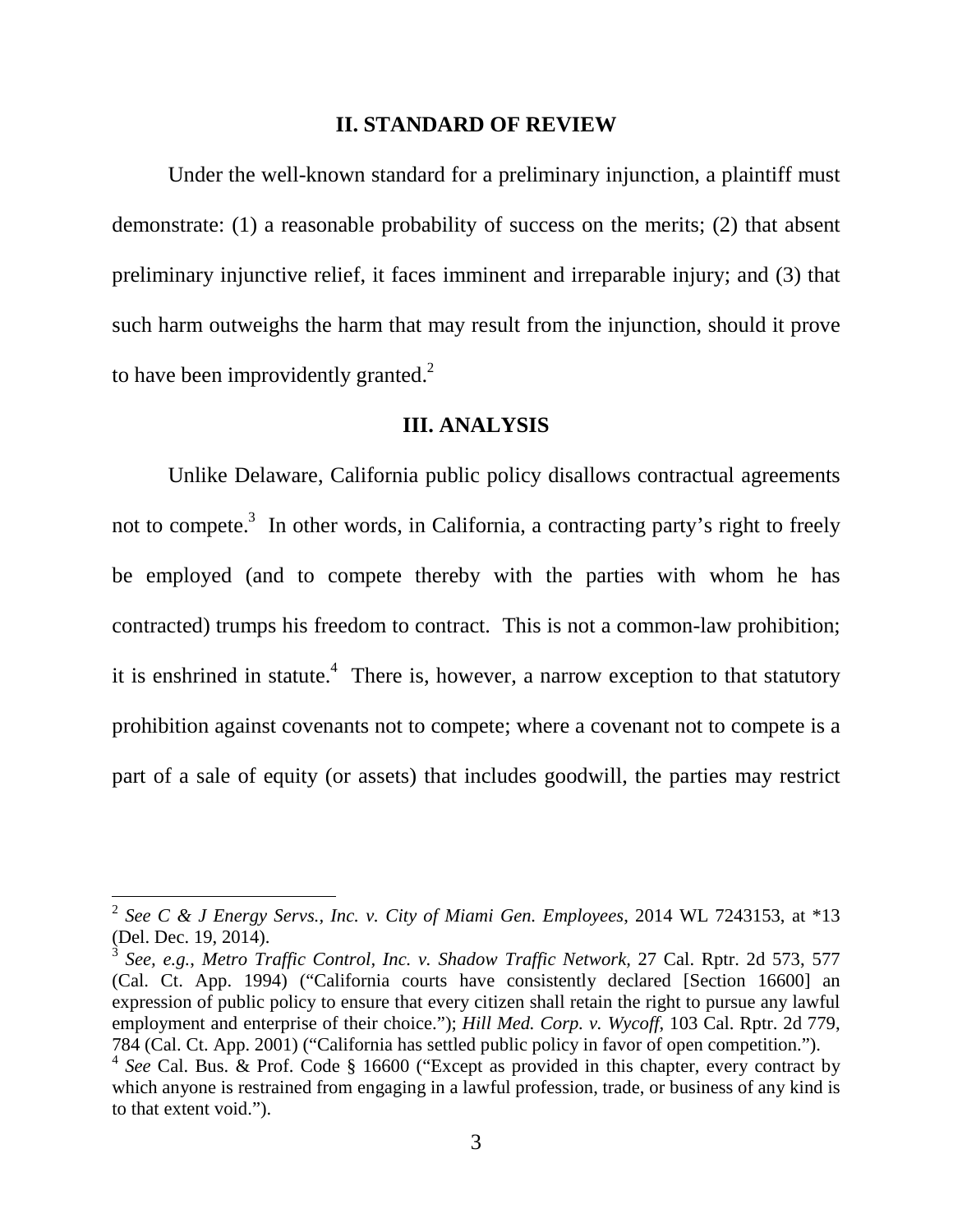the seller from competing against the purchaser of the interest, to protect the value of the goodwill that the purchaser is acquiring.<sup>5</sup>

 In the EIA, the parties agreed to both Delaware venue and Delaware choice of law. Delaware law respects the parties' right to freedom of contract, including with respect to reasonable covenants not to compete.<sup>6</sup> Delaware also follows the Restatement (Second) of Conflict of Laws (the "Restatement"), under which the parties' choice of law will generally control an agreement.<sup>7</sup> The Restatement recognizes an exception to that general principal, however: where the parties enter a contract which, absent a choice-of-law provision, would be governed by the law of a particular state (which I will call the "default state"), and the default state has a public policy under which a contractual provision would be limited or void, the Restatement recognizes that allowing the parties to contract around that public

<sup>&</sup>lt;sup>5</sup> See id. § 16601 ("Any person who sells the goodwill of a business, or any owner of a business entity selling or otherwise disposing of all of his or her ownership interest in the business entity, or any owner of a business entity that sells (a) all or substantially all of its operating assets together with the goodwill of the business entity, (b) all or substantially all of the operating assets of a division or a subsidiary of the business entity together with the goodwill of that division or subsidiary, or (c) all of the ownership interest of any subsidiary, may agree with the buyer to refrain from carrying on a similar business within a specified geographic area in which the business so sold, or that of the business entity, division, or subsidiary has been carried on, so long as the buyer, or any person deriving title to the goodwill or ownership interest from the buyer, carries on a like business therein.").

 $6$  Under Delaware law, "[t]o be enforceable, a covenant not to compete must (1) meet general contract law requirements, (2) be reasonable in scope and duration, both geographically and temporally, (3) advance a legitimate economic interest of the party enforcing the covenant, and (4) survive a balance of the equities." *All Pro Maids, Inc. v. Layton*, 2004 WL 1878784 (Del. Ch. Aug. 9, 2004) *aff'd*, 880 A.2d 1047 (Del. 2005).

<sup>7</sup> *See, e.g.*, *Total Holdings USA, Inc. v. Curran Composites, Inc.*, 999 A.2d 873, 881–82 (Del. Ch. 2009); *Weil v. Morgan Stanley DW Inc.*, 877 A.2d 1024, 1032 & n.16 (Del. Ch. 2005) *aff'd*, 894 A.2d 407 (Del. 2005); *Abry Partners V, L.P. v. F & W Acquisition LLC*, 891 A.2d 1032, 1047 (Del. Ch. 2006).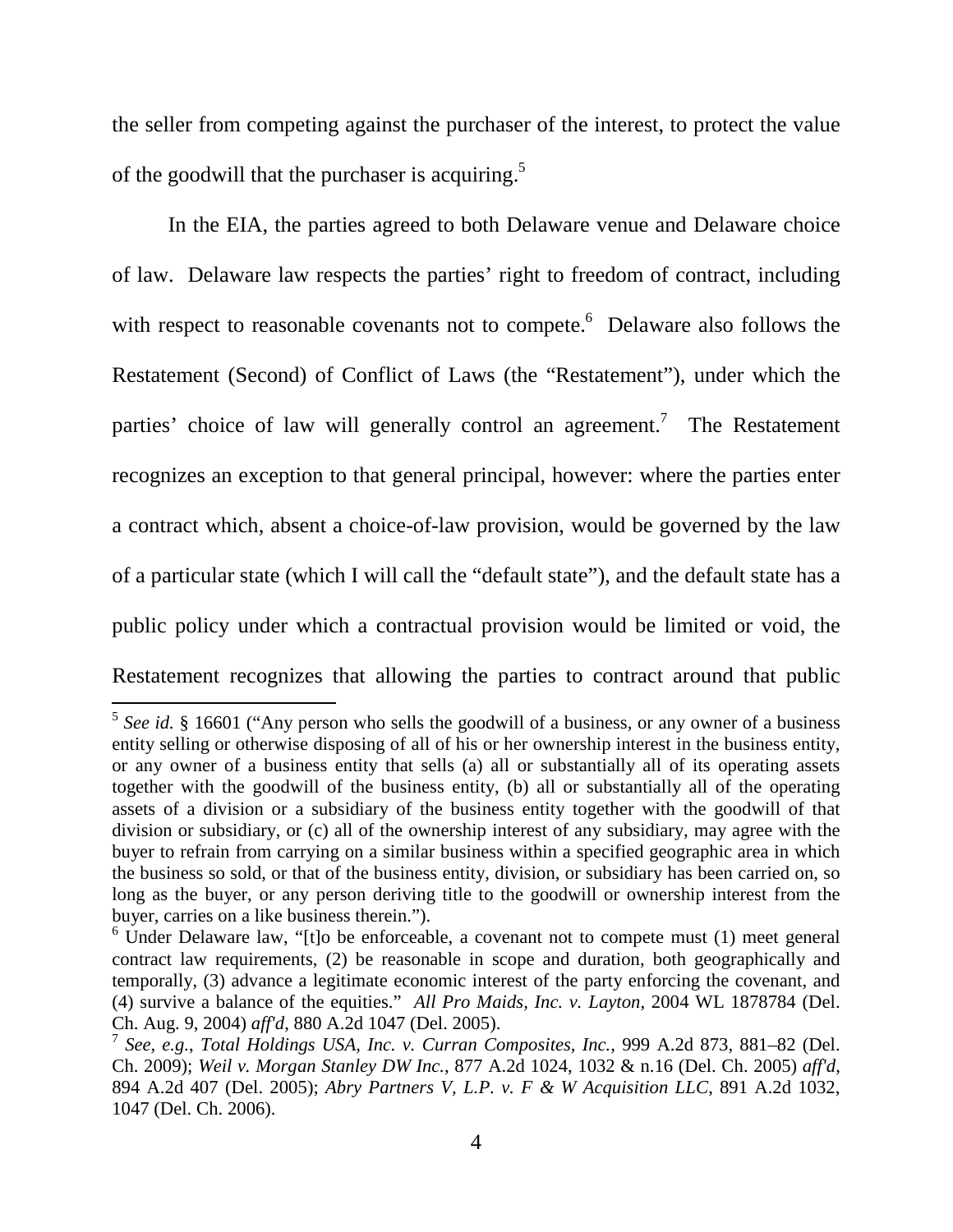policy would be an unwholesome exercise of freedom of contract.<sup>8</sup> In other words, the Restatement is generally supportive of choice-of-law provisions, but recognizes that allowing parties to circumvent state policy-based contractual prohibitions through the promiscuous use of such provisions would eliminate the right of the default state to have control over enforceability of contracts concerning its citizens.

Here, the contract at issue—the EIA—was entered between a California resident and a Delaware limited liability company that has its principal place of business in California. The EIA was negotiated in California<sup>9</sup> and involved an agreement not to compete that was limited almost completely to areas within California, by virtue of the geographic scope of the Plaintiff's business.<sup>10</sup> California is the state with the strongest contacts to the contract, and there is no question that, absent the contractual agreement of the parties to import Delaware law, California law would apply here.<sup>11</sup> In such a case, the Restatement provides

<sup>&</sup>lt;sup>8</sup> Section 187 of the Restatement provides that the chosen law will apply unless application of the law of the chosen state would be contrary to a fundamental policy of a state which has a materially greater interest than the chosen state in the determination of the particular issue and which, under the rule of § 188, would be the state of the applicable law in the absence of an effective choice of law by the parties.

Restatement (Second) of Conflict of Laws § 187 (1971).

<sup>&</sup>lt;sup>9</sup> The Defendants assert that "the alleged claims arise out of acts which occurred exclusively in California," which presumably includes the negotiation, formation, and execution of the contract. *See* Defs.' Answering Supplemental Br. Opposing Pl.'s Mot. for a Preliminary Injunction at 7. The Plaintiff has not disputed this assertion. I assume, for purposes of this preliminary injunctive relief analysis, that the contract was negotiated and entered in California.

 $10$ <sup>10</sup> The Plaintiff seeks to enforce the covenant predominantly in California, but also in one county in each of Arizona and Nevada, as indicated in its proposed orders.

<sup>&</sup>lt;sup>11</sup> *See* Restatement (Second) of Conflict of Laws  $\hat{\S}$  188(2), which provides: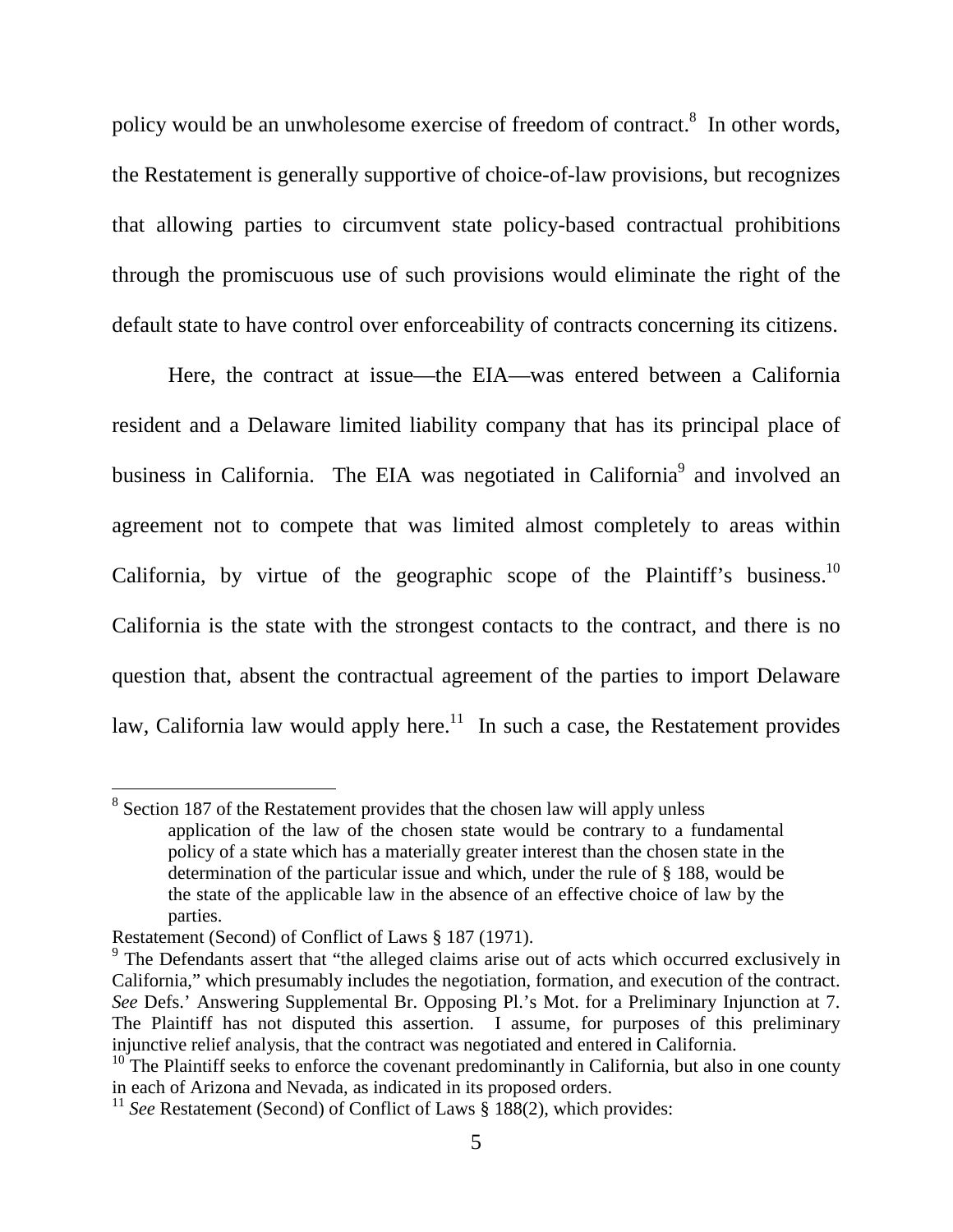that I must determine whether enforcement of the covenant would conflict with a "fundamental policy" of California. If so, I must determine whether California has a materially greater interest in the issue—enforcement (or not) of the contract at hand—than Delaware. If both these questions are answered in the affirmative, California law will apply notwithstanding the choice-of-law provision in the EIA.

# *A. The Covenant Not to Compete Would Be Void Under California Policy as Expressed by Statute*

The Plaintiff argues that the exception to California's public policy prohibiting covenants not to compete—an exception restricted to covenants not to compete in association with the purchase of assets and goodwill—applies here. It points out that Underwood sold his interest in Paula Financial, including a sale of goodwill, to the Plaintiff, and that at the time of that asset sale the parties contemplated that Underwood would be able to purchase an interest in the Plaintiff itself. The Plaintiff's factual assertion is bolstered by a side letter agreement, contemporaneous with the APA, indicating that the parties contemplated that they

In the absence of an effective choice of law by the parties (see  $\S$  187), the contacts to be taken into account in applying the principles of § 6 to determine the law applicable to an issue include:

<sup>(</sup>a) the place of contracting,

<sup>(</sup>b) the place of negotiation of the contract,

<sup>(</sup>c) the place of performance,

<sup>(</sup>d) the location of the subject matter of the contract, and

<sup>(</sup>e) the domicil, residence, nationality, place of incorporation and place of business of the parties.

These contacts are to be evaluated according to their relative importance with respect to the particular issue.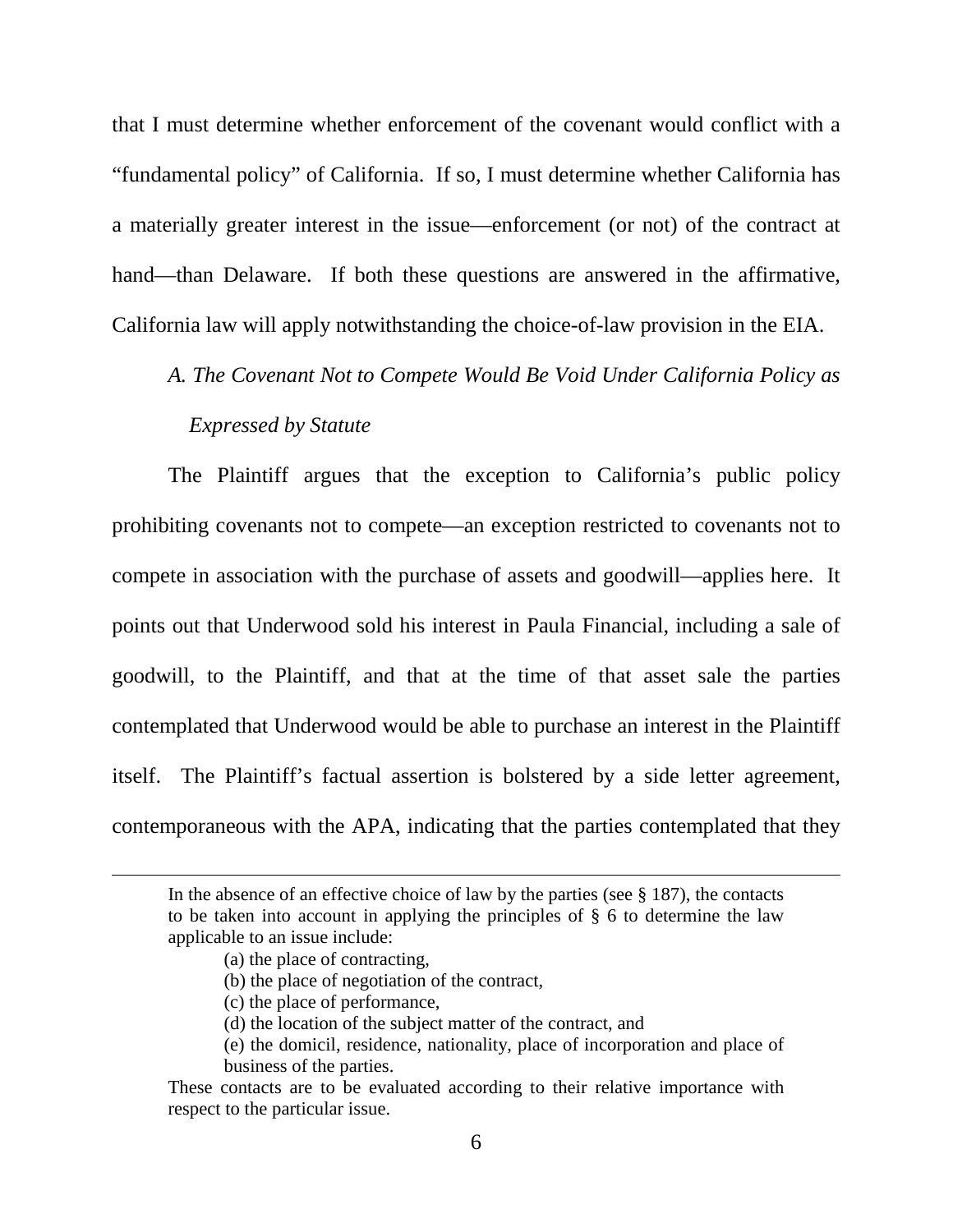would reach an agreement whereby Underwood would purchase a \$250,000 interest in the Plaintiff.<sup>12</sup> Accordingly, the Plaintiff argues, the EIA, which embodied this contemplated agreement, should be deemed a part of the purchase of assets by the Plaintiff, and its non-compete covenant preserved consistent with Section 16601.

 The problem with the Plaintiff's argument is that even though Underwood's purchase of an interest in the Plaintiff, as provided for in the EIA, was contemplated at the time the parties entered into the APA, there was no discussion between the parties that a restriction on competition would be a part of that contemplated agreement. In fact, there *was* a covenant not to compete associated with the APA, both in the APA itself and restated in the 2008 Employment Agreement.<sup>13</sup> Those agreements prohibited Underwood from competing for a period of five years after the consummation of the APA and are precisely the type

-

<sup>&</sup>lt;sup>12</sup> See Joint Appendix to Supplemental Opening Briefs ("Joint Appendix") at JA1179–80.

<sup>&</sup>lt;sup>13</sup> *See id.* at JA1130–31 (APA § 7.5) ("The sale of the Purchased Assets represents a sale of substantially all of the assets of the Companies, along with all goodwill associated with the Business and the Companies, from Sellers to Buyer. In furtherance of the sale of the Purchased Assets to Buyer hereunder, and more effectively to protect the value and goodwill of the Purchased Assets and the Business, the Sellers covenant and agree that, for a period of five years from the Closing Date . . . neither the Sellers nor any of their respective Affiliates . . . shall, directly or indirectly . . . own, control, manage, operate, conduct, engage in, participate in, consult with, perform services for or otherwise carry on . . . a business competitive with the Business anywhere in any county in which the Business has been conducted by the Companies . . . ."). The APA also included a non-solicitation provision in that section. *See id.* at JA1131. The 2008 Employment Agreement, noting that its execution is a condition to closing the asset sale, binds Mr. Underwood for a "a period of five years following the Closing Date" from competing with "the Business" in California, or any other place where the sellers conducted business. *See id.* at JA1168 (2008 Employment Agreement § 8).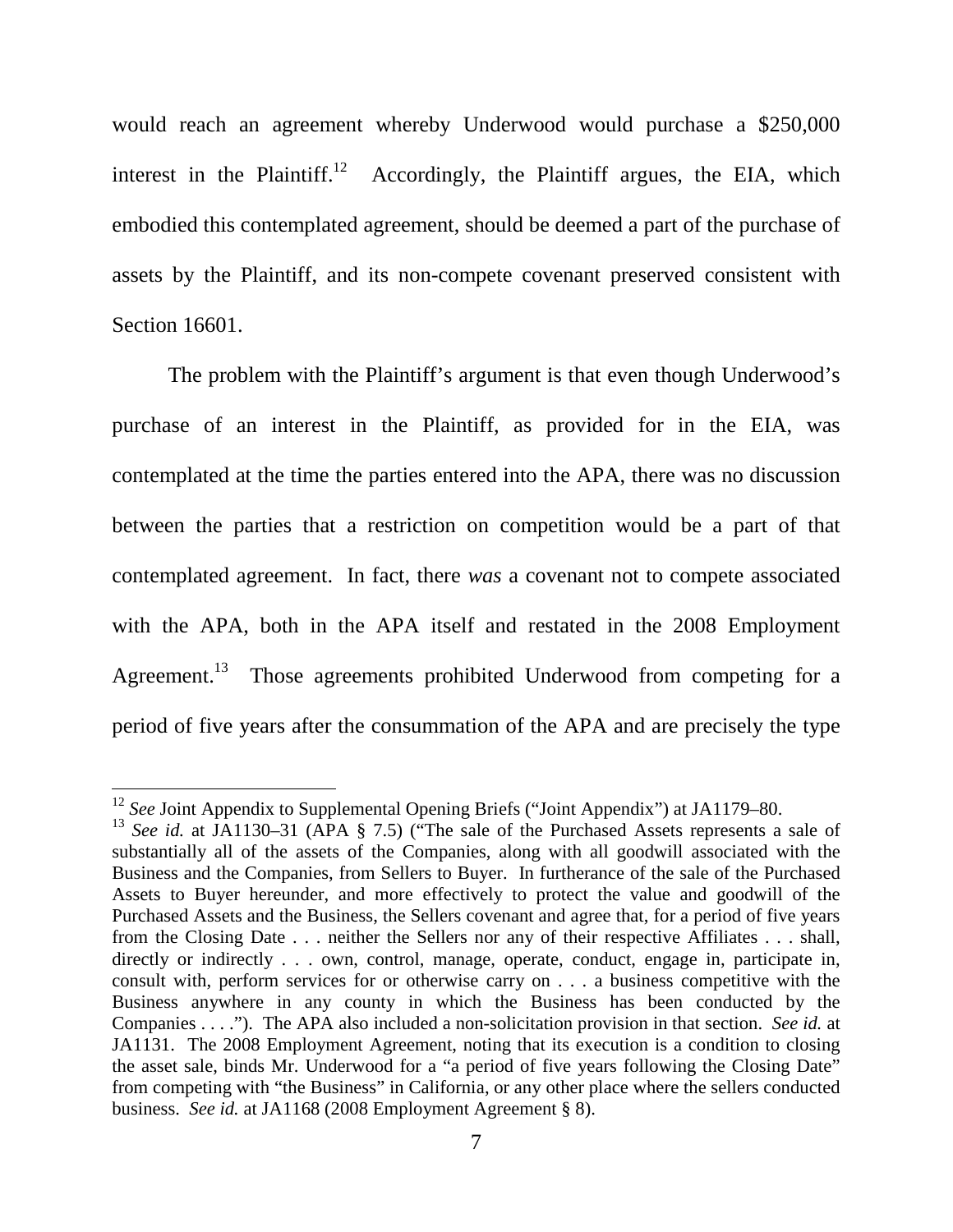of agreement that is contemplated by the statutory exception of Section 16601. To the extent the EIA attempted to add additional restrictions on Underwood's right to compete, those clearly cannot have been relied on as part of the asset purchase because there was no contemporaneous agreement under which those restrictions could have been enforced. The non-compete portions of the EIA and its Delaware choice-of-law provision arose in a contract draft created by the Parent and first given to Mr. Underwood months after the APA and the Employment Agreement had been implemented. The evidence does not support a finding that the covenant not to compete found in the EIA was a negotiated part of the asset purchase; thus, it could not have been relied upon by the parties as security against competitive impairment by the seller of the goodwill and assets purchased, which is the sole ground upon which California relaxes its public policy prohibition against covenants not to compete.

 On this point, both parties rely on *Fillpoint v. Maas* to support their arguments. In that case, the California Court of Appeals was presented with two agreements, both relating to the same sale of assets, and each containing a different covenant—one provided for a post-acquisition period for its non-compete, while the other provided for a post-employment period. The Plaintiff relies on this case to argue that "the fact that the APA and the EIA were not executed simultaneously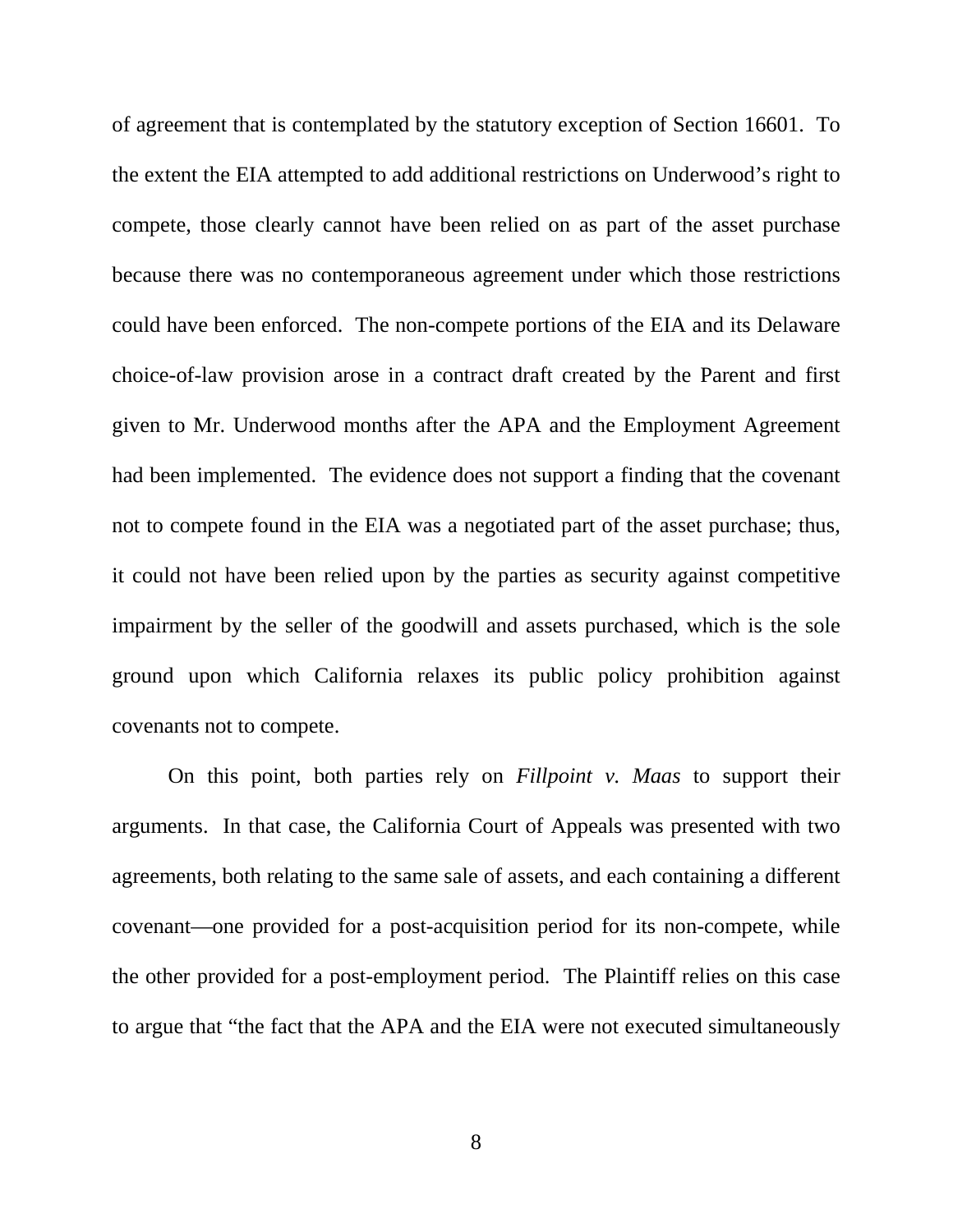has no bearing on the enforceability of the Covenants here,"<sup>14</sup> because the California court ultimately held that the two agreements—though not executed simultaneously—must be read together. The Defendants, however, rely on this case for its holding that, even when read together, the post-employment covenant was void, while the post-acquisition covenant was valid under the Section 16601 exception. As the court noted, "To conclude that the purchase agreement and the employment agreement should be read together begins, not ends, the analysis whether the covenant not to compete in the employment agreement is enforceable."<sup>15</sup> Ultimately, the court concluded that, considering the terms of the different covenants,

by their very nature, the restrictions in the covenants not to compete in the purchase agreement and the employment agreement are different. The purchase agreement's covenant was focused on protecting the acquired goodwill for a limited period of time. The employment agreement's covenant targeted an employee's fundamental right to pursue his or her profession.<sup>16</sup>

The former employee in that case had satisfied the post-acquisition covenant, and the court held that the post-employment covenant did not fall within Section 16601. Consequently, the court upheld the dismissal of the action for breach of that contract. Accordingly, *Fillpoint* provides no support for the Plaintiff's position here.

 $14$  Pl.'s Answering Br. as Supplemental Supp. of Mot. for Preliminary Injunction at 2.

<sup>15</sup> *Fillpoint, LLC v. Maas*, 146 Cal. Rptr. 3d 194, 203 (Cal. Ct. App. 2012).

<sup>16</sup> *Id.* at 204.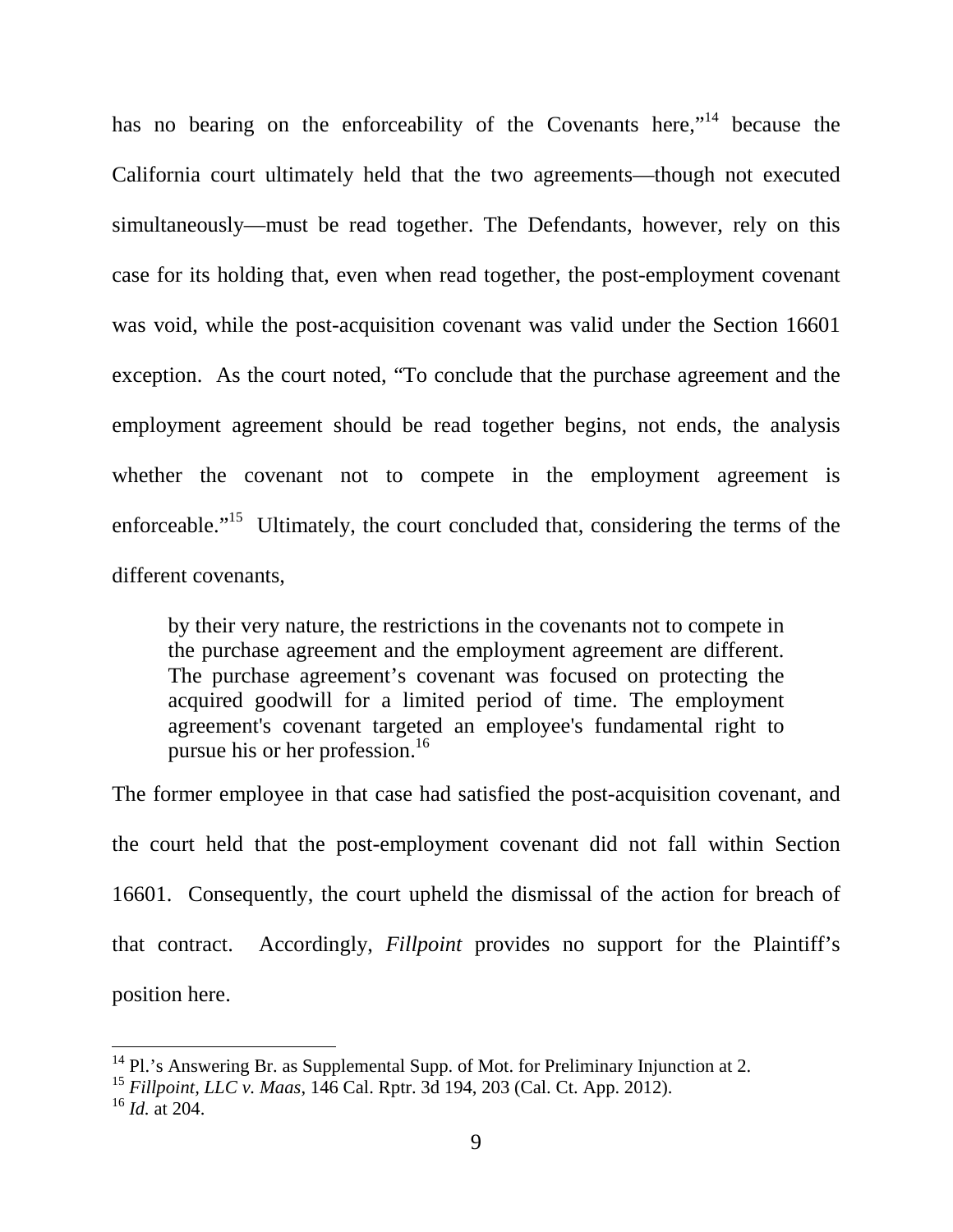I find that, but for the choice-of-law provision, California law would apply to the EIA, and that the non-compete provisions of that agreement would violate a fundamental public policy of California. The sole remaining question, therefore, involves whether California's interest in vindicating its public policy is greater than Delaware's interest in enforcing the agreement.

### *B. Balancing of the Interests*

The Plaintiff points out that Delaware is strongly contractarian in its law. This jurisdiction respects the right of parties to freely contract and to be able to rely on the enforceability of their agreements; where Delaware's law applies, with very limited exceptions, our courts will enforce the contractual scheme that the parties have arrived at through their own self-ordering, both in recognition of a right to self-order and to promote certainty of obligations and benefits. Upholding freedom of contract is a fundamental policy of this State.<sup>17</sup> The Plaintiff argues that Delaware's interest in this public policy—in favor of the sanctity of contracts freely entered into—is at least as great as California's interest in ensuring that its citizens are not burdened by covenants not to compete. In this regard, the Plaintiff cites as controlling a bench decision of this Court, *DGWL Investment Corp. v.*  Giannini.<sup>18</sup> After careful consideration of that case, I find it is not controlling precedent here. *DGWL* admittedly involved a similar scenario, involving a

<sup>17</sup> *See NACCO Indus., Inc. v. Applica Inc.*, 997 A.2d 1, 35 (Del. Ch. 2009).

 $18$  C.A. No. 8647-VCP (Del. Ch. Sept. 19, 2013) (TRANSCRIPT).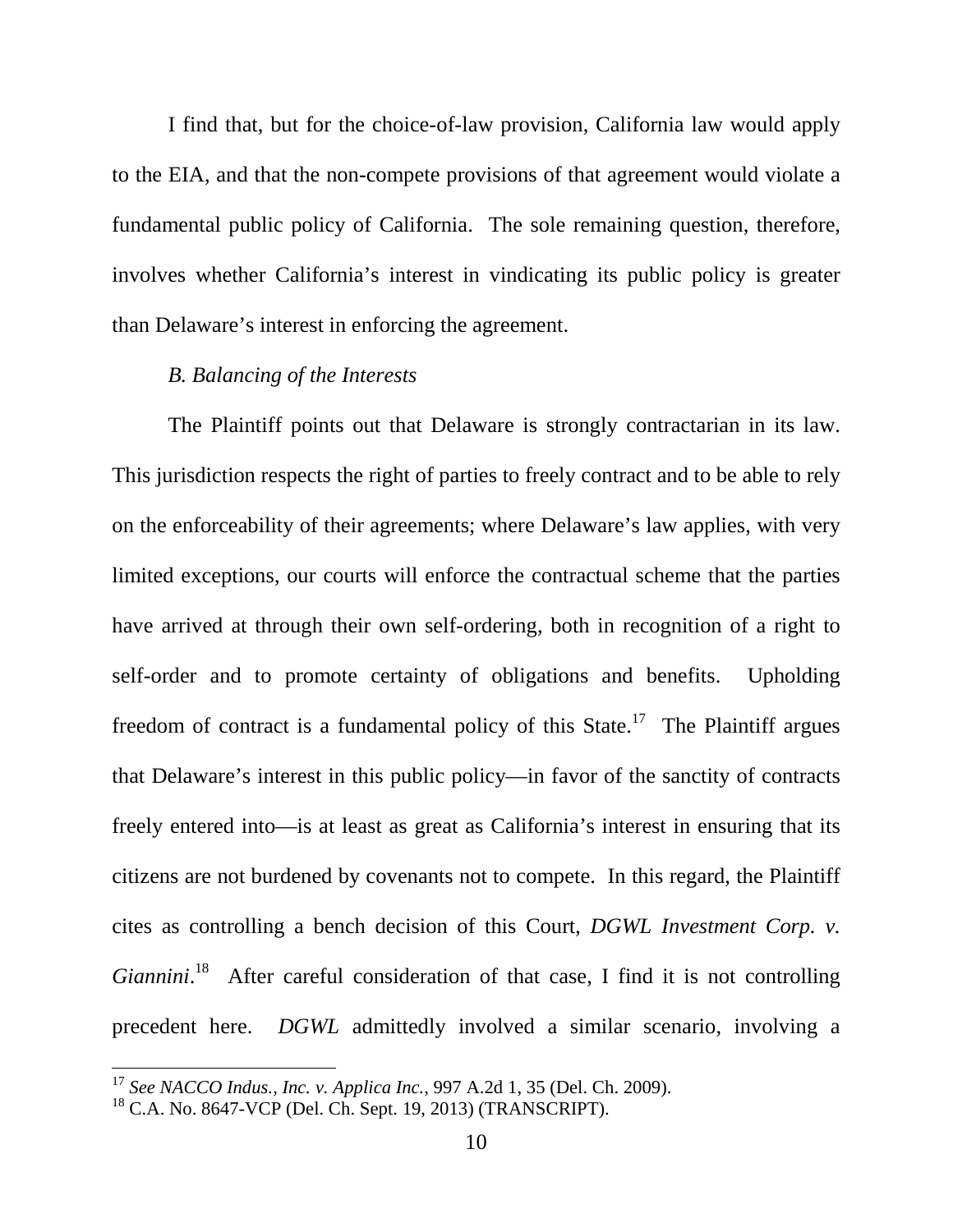defendant resident in California against whom the plaintiff sought to enforce a non-compete agreement that specified Delaware law as governing, but with an important difference from the facts here: the Court in *DGWL* found that, in connection with the sale of his controlling interest in an LLC, the defendant had received \$10 million both for that interest *and* for his agreement not to compete. Therefore, the *DGWL* Court found that the defendant was squarely within the Section 16601 exception to the prohibition against non-compete agreements, under California law. In other words, unlike this case, the Defendant in *DGWL* entered a covenant not to compete in connection with the sale of goodwill to the Plaintiff, which is not against the public policy of California.<sup>19</sup>

 The Court went on to say, in an alternative holding, that *even if* the contractual provision at issue was contrary to California law, this jurisdiction's interest in freedom of contract was not materially outweighed by the interest of California in restricting such a non-competition agreement. That holding, obviously, was made in light of the facts of that case, which involved a sale of goodwill, a purchase price which represented not only the transfer of equity but the promise not to compete, and the re-domicile of the entity sold, from California to Delaware, as part of the asset purchase agreement. In that context, even assuming the covenant not to compete did not come within California's statutory exception

<sup>19</sup> *See id.* at 9–10.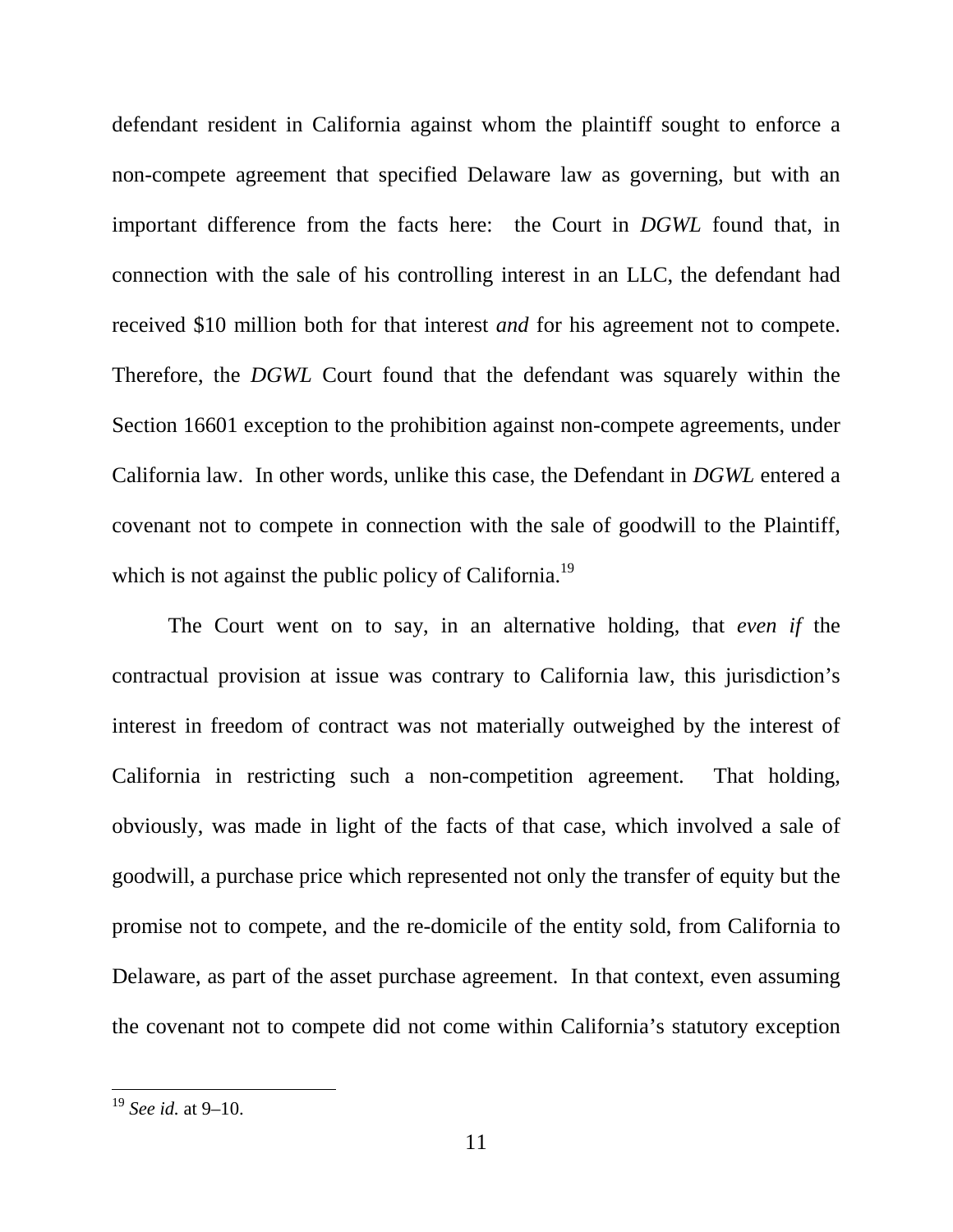to the prohibition against such covenants, it would be so closely related to that exception, and so equitably compelling, that California's interest in promoting its public policy would be small, and insufficient to outweigh that of Delaware in enforcing the parties' contractual choices.

 I cannot agree with the Plaintiff, however, that the teaching of *DGWL* is that Delaware's broad interest in freedom of contract will *always*, or even routinely, trump the default state's public policy. Here, where I find that California law would clearly prohibit the non-compete provision at issue on fundamental policy grounds, I find, too, that California's specific interest is materially greater than Delaware's general interest in the sanctity of a contract that has no relationship to this state. This case involves a contract between a corporation doing business in California and an employee residing in California, entered into in California and to be performed predominantly in California—not in Delaware.<sup>20</sup> The performance of the covenant not to compete in that agreement is against a clear public policy of California stated unequivocally by statute. Against this is a general interest of Delaware in freedom of contract. Without minimizing that significant interest, it seems to me that, where it is clear that the policy of the default state is that the contract at issue is abhorrent and void, and where, as here, the formation and

 $20$  The non-solicitation provisions of the EIA are, of course, geographically limited to where the Parent or Subsidiary conduct business. *See* Joint Appendix at JA1365–66 (EIA § 9(b)). One of the Plaintiff's proposed orders includes one county in each of Arizona and Nevada, as well as 14 counties in California.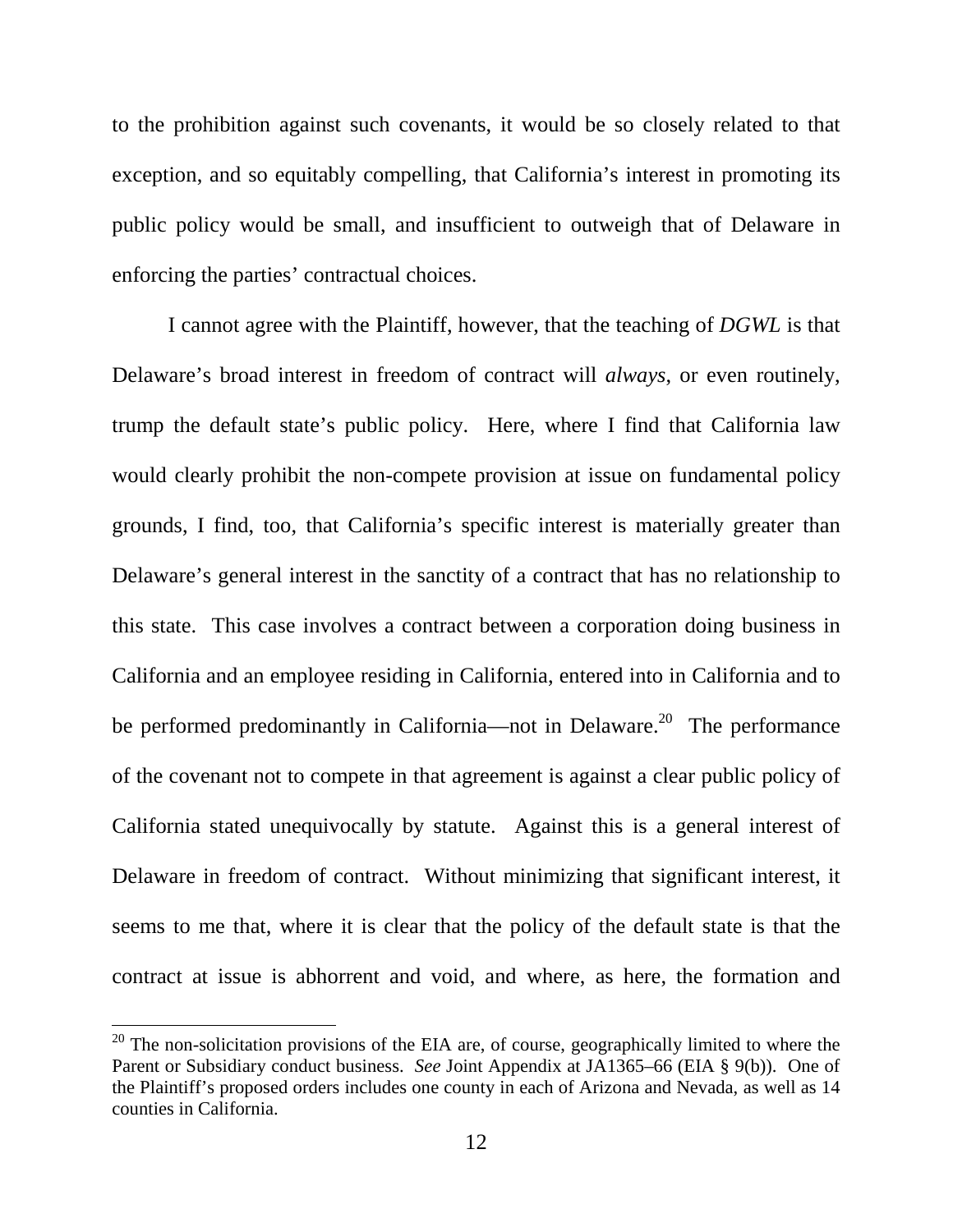enforcement of the contract relate overwhelmingly to the default state, a general interest in freedom of contract is unlikely to be the equal of that public policy under the Restatement analysis. The entire purpose of the Restatement analysis is to prevent parties from contracting around the law of the default state by importing the law of a more contractarian state, unless that second state also has a compelling interest in enforcement. In other words, in *every instance* where the parties seek to circumvent application of the law of the default state, the state whose law *was* chosen and is asked to enforce the contract will have the interest of protecting freedom to contract. It would be a tautology to suggest that such an interest alone, arising in every case, can trump the public interest of the default state, which, by definition, has the greatest contacts with the contract at issue; otherwise, the Restatement test would be meaningless, and the default state would lose its ability to constrain pernicious enforcement of contract rights.

 As discussed above, I find that California law would otherwise apply to the EIA, that enforcement of the non-competition provisions of the EIA would violate a fundamental policy of California, and that California's interest in preventing the enforcement of a covenant not to compete against a California resident employed and seeking to compete largely in California—and not in Delaware—is greater than Delaware's general, though profound, interest in vindicating freedom of contract.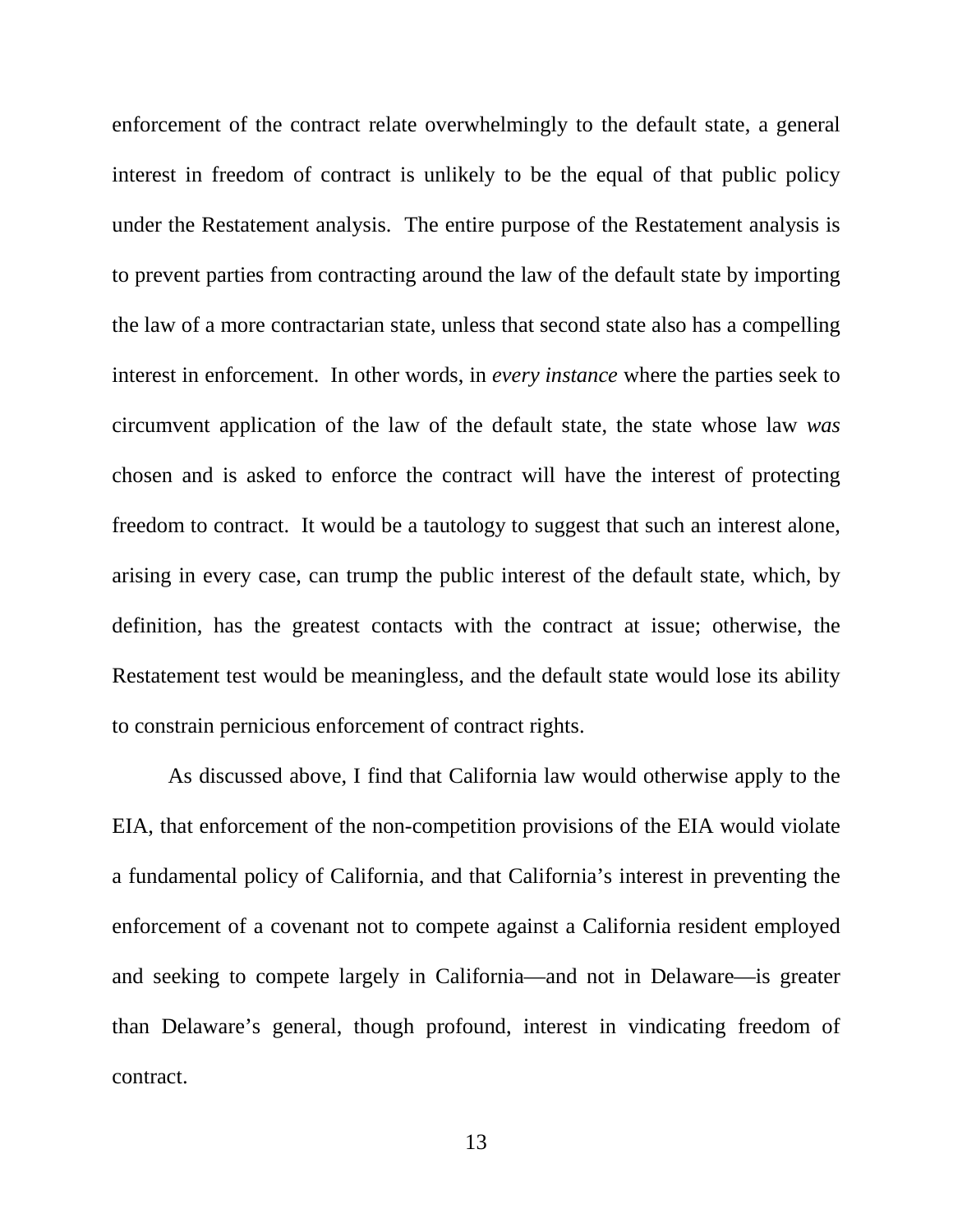#### **IV. CONCLUSION**

 The ability to self-order is the sine qua non of free markets; without the ability to hold and dispose of property, and to agree to be bound contractually, no functional market could exist. Nonetheless, most if not all jurisdictions have determined as a matter of public policy that some contractual obligations are so pernicious that they must be removed from the self-ordering realm. To protect those policy interests, and for reasons of comity, states embracing the Restatement approach recognize that necessary to the right of a jurisdiction to limit contractual ordering for its citizens is a limitation on the ability of contracting parties to choose the law of a foreign jurisdiction which does not impose that limitation, and which itself has little or no interest in the enforcement of the contract at hand.

For the reasons set out above, I find that this is such a case; therefore, the Plaintiff has not demonstrated a reasonable likelihood that it would prevail upon the merits. Because such a showing is a prerequisite to the imposition of the extraordinary remedy of preliminary injunctive relief, I need not progress to the other two showings also necessary before the grant of such relief: irreparable harm and a favorable balance of equities. Similarly, I need not reach the Defendants' contention that a 2011 employment agreement between Underwood and the Subsidiary superseded the EIA, making the latter unenforceable. The Plaintiff's request for a preliminary injunction is, accordingly, denied. An appropriate order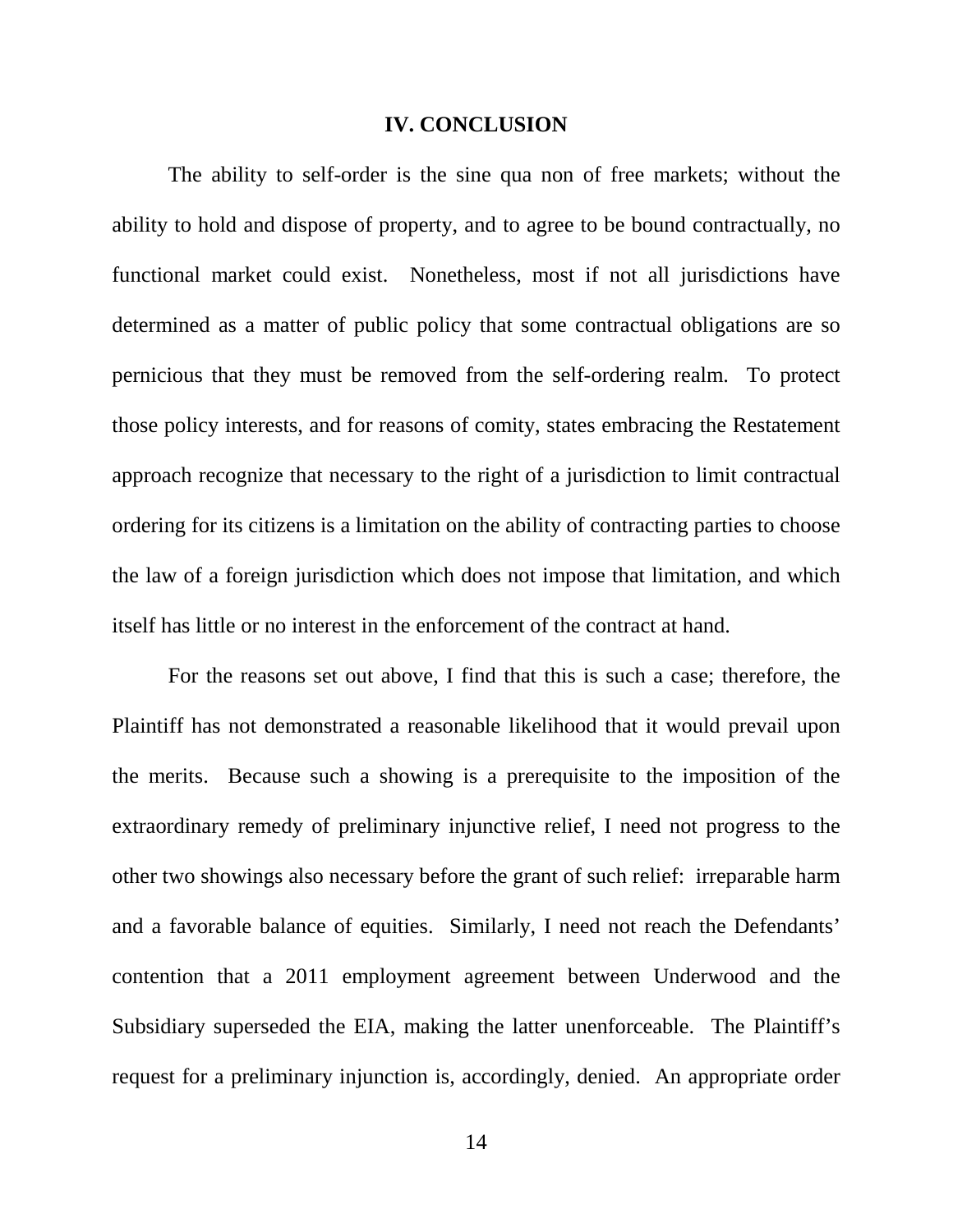is attached. The parties should inform me what further proceedings are appropriate in this matter.